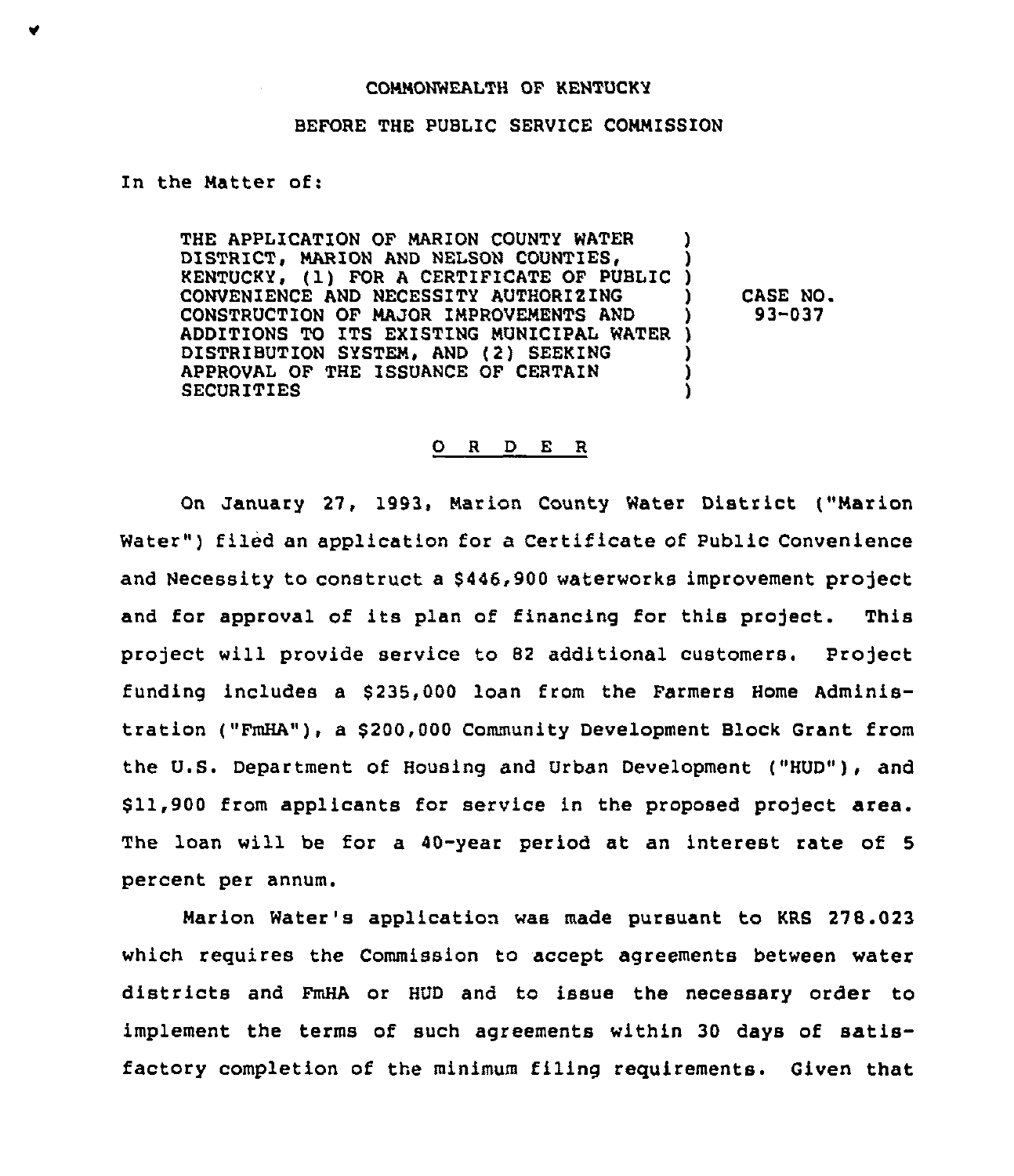minimum filing requirements were met in this case on January 27 '993, KRS 278.023 does not grant the Commission any discretionary authority to modify or reject any portion of this agreement.

IT IS THEREFORE OROERED that:

1. Marion Water is hereby granted <sup>a</sup> Certificate of Public Convenience and Necessity for the proposed construction project.

2. Marion Water's proposed plan of financing with FmHA is accepted.

3, Marion Water shall file a copy of the "as-built" drawings and a certified statement that the construction has been satisfactorily completed in accordance with the contract plans and specifications within 60 days of the substantial completion of the construction certificated herein.

4. Marion Water shall monitor the adequacies of the expanded water distribution system after construction. If the level of service is inadequate or declining or the pressure to any customer falls outside the requirements of S07 KAR 5:066, Section 5<1), Marion Water shall take immediate action to bring the system into compliance with Commission regulations.

Nothing contained herein shall be deemed a warranty of the Commonwealth of Kentucky, or any agency thereof, of the financing herein accepted.

 $-2-$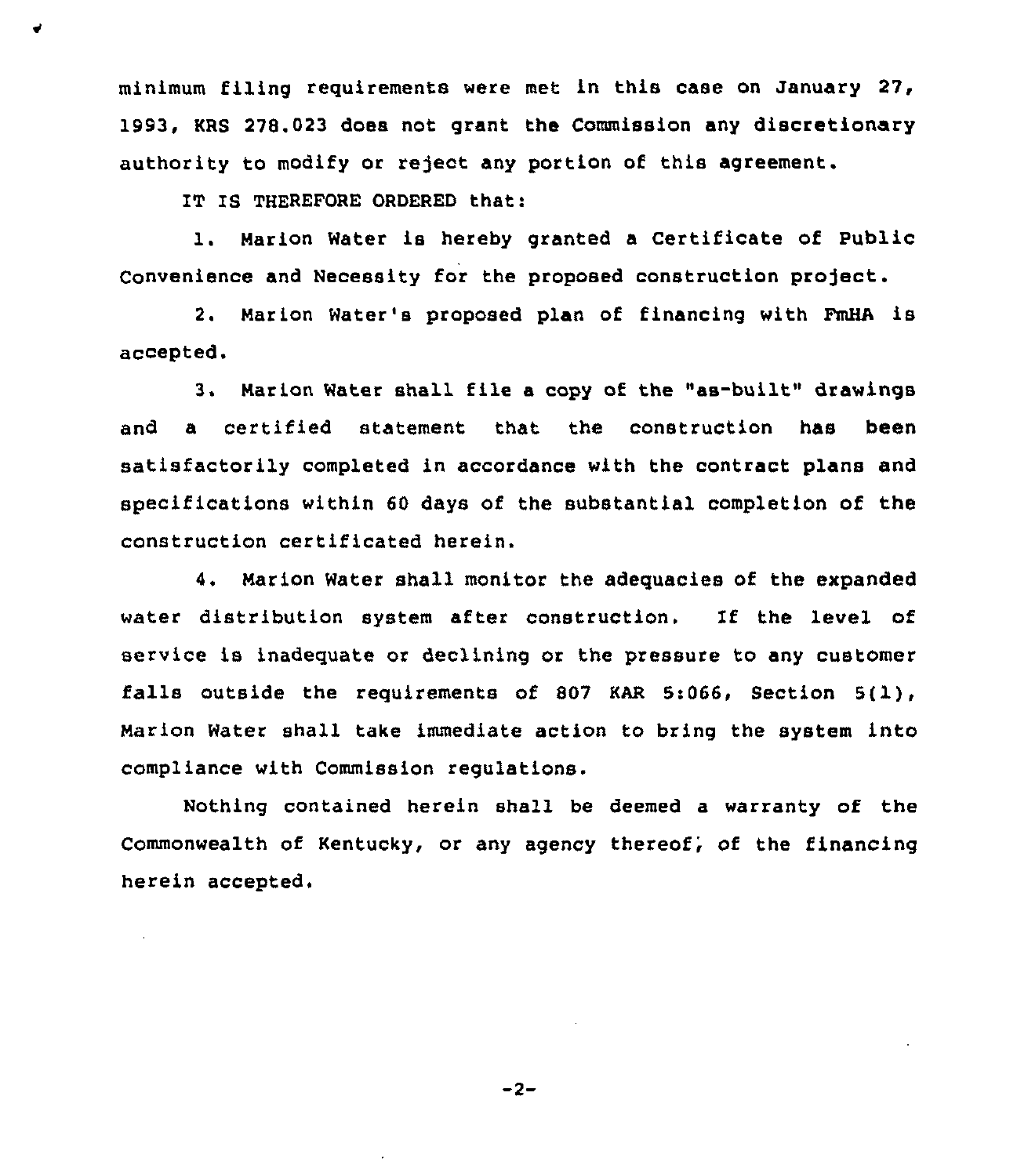Done at Frankfort, Kentucky, this 19th day of February, 1993.

PUBLIC SERVICE COMMISSION

Alomão Odm

Vice Chairman

 $Comm 1$ ssioner  $W$ 

ATTEST:

Esecutive Director